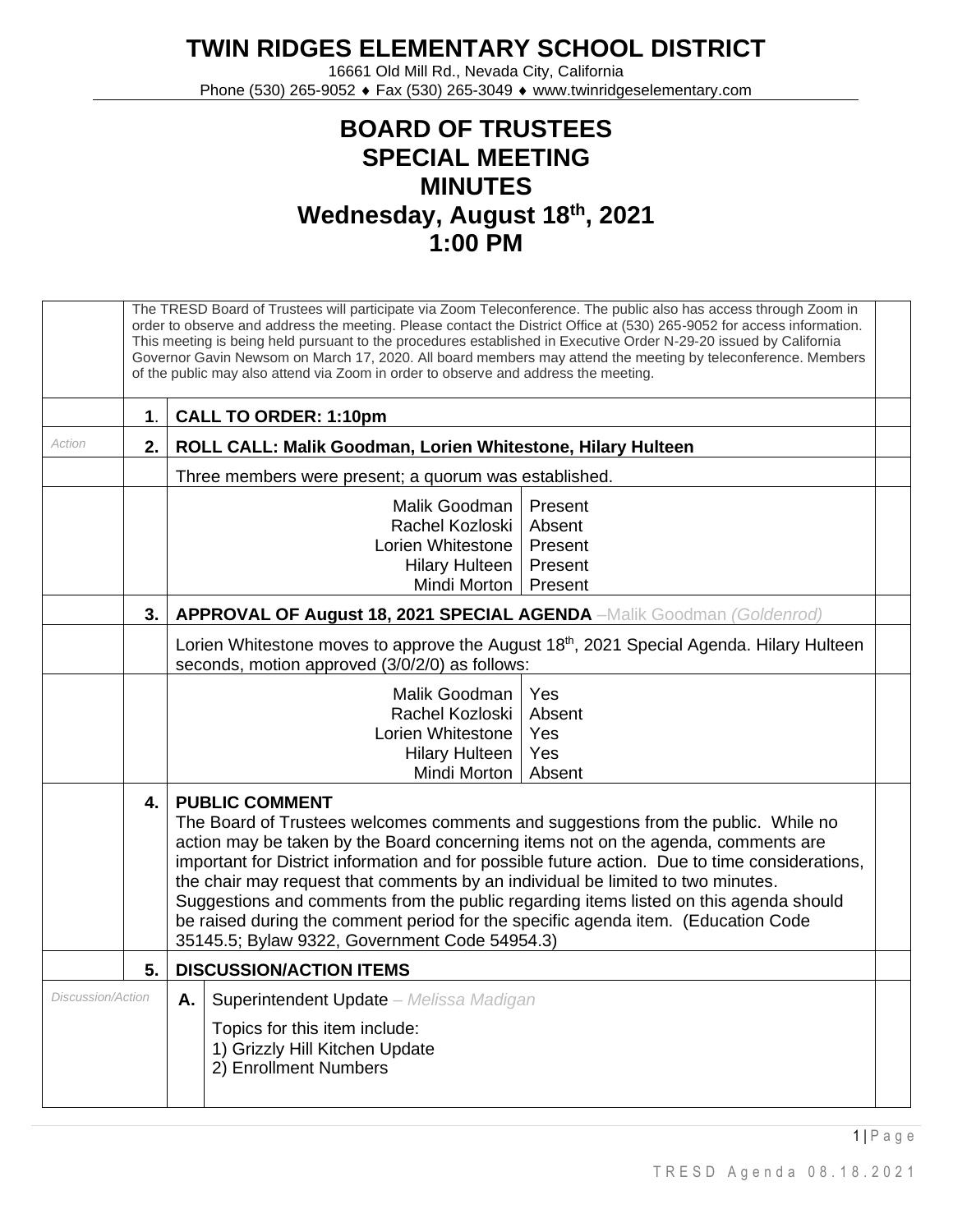|                   |           | 1) Grizzly Hill Kitchen Update:                                                                                                                                                                                                                                                                                                                                                                                                                                                          |  |
|-------------------|-----------|------------------------------------------------------------------------------------------------------------------------------------------------------------------------------------------------------------------------------------------------------------------------------------------------------------------------------------------------------------------------------------------------------------------------------------------------------------------------------------------|--|
|                   |           | The appliances in the kitchen were damaged because of a power outage. It<br>cost \$2,200 to repair instead of \$10,000. One remaining appliance still needs<br>to be fixed. Erin Riley is working on it.                                                                                                                                                                                                                                                                                 |  |
|                   |           | The kitchen in Washington also needs repair and Erin Riley is contacting<br>contractors to put bids together. A sink with 3 bins need to be redone, and<br>hopefully putting in a washer/dryer so they can clean their mop heads and rags<br>instead of having to bring them to Grizzly Hill School Campus. Erin Riley is<br>working with the health department to figure out exactly what we need to do.<br>We will not purchase anything until the health department signs off on it.  |  |
|                   |           | 2) Enrollment Numbers:                                                                                                                                                                                                                                                                                                                                                                                                                                                                   |  |
|                   |           | Washington has 10 students enrolled. Grizzly Hill School has 90 students. Little<br>Acorns Preschool has 24 preschoolers. TRESD has approximately 124 students<br>enrolled.                                                                                                                                                                                                                                                                                                              |  |
| Discussion/Action | <b>B.</b> | <b>Curriculum Process Discussion</b> - Melissa Madigan                                                                                                                                                                                                                                                                                                                                                                                                                                   |  |
|                   |           | Attachments for this agenda item include:                                                                                                                                                                                                                                                                                                                                                                                                                                                |  |
|                   |           | 1) Schedule for State Board of Education Adoption of K-12 Curriculum Frameworks<br>and K-8 Instructional Materials                                                                                                                                                                                                                                                                                                                                                                       |  |
|                   |           | 2) CSBA Board Policy on Selection and Evaluation of Instructional Material                                                                                                                                                                                                                                                                                                                                                                                                               |  |
|                   |           | 3) California Approved Math Curriculum                                                                                                                                                                                                                                                                                                                                                                                                                                                   |  |
|                   |           | 4) California Approved Science Curriculum                                                                                                                                                                                                                                                                                                                                                                                                                                                |  |
|                   |           | 5) California Approved Social Studies Curriculum                                                                                                                                                                                                                                                                                                                                                                                                                                         |  |
|                   |           | 1) Melissa Madigan explained frameworks for curriculum and instructional<br>materials in the State of California. As an example, in 2019, mathematics<br>framework began. They have until May of 2022 for the due date for the State<br>Board of Education to adopt the framework. Instructional materials start date is<br>2022 and the instructional materials adoption date is 2024.                                                                                                  |  |
|                   |           | 2) The board policy approves the curriculum after it's been through a vetting<br>process. This involves teachers and parents discussion, public viewing of<br>materials. This is a lengthy process to be done correctly and thoroughly, since<br>the length of time a curriculum should be taught is around 10 years. We should<br>look for K-8 options. There are not as many options for a K/8 school. When we<br>start this process we will have a site council/curriculum committee. |  |
|                   |           | 3B 4B and 5B are the math, science, and social studies curriculum frameworks<br>that will have K-8 options that site council/curriculum committee will choose<br>from.                                                                                                                                                                                                                                                                                                                   |  |
|                   |           | $2 P \text{age}$                                                                                                                                                                                                                                                                                                                                                                                                                                                                         |  |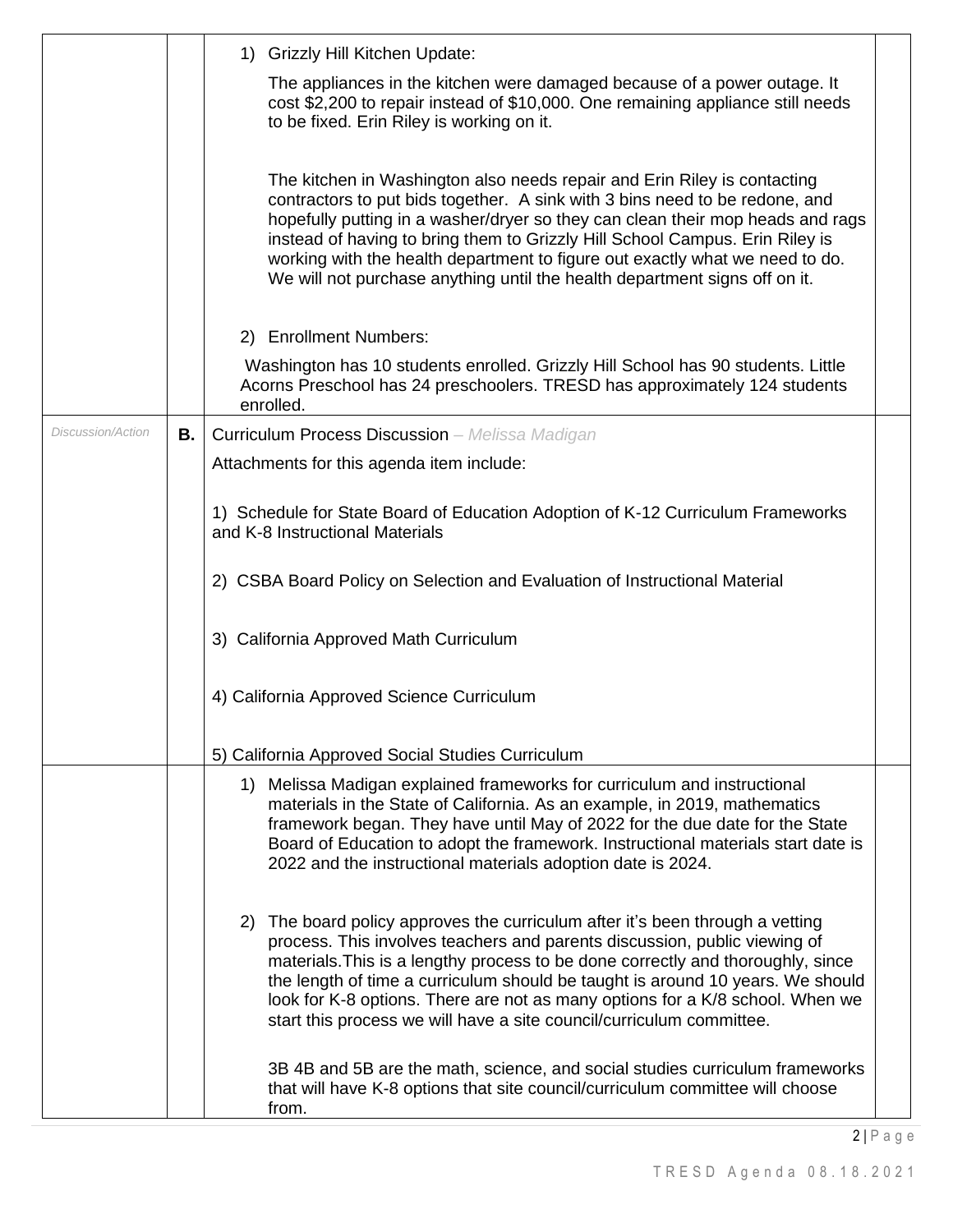| <b>Discussion/Action</b> | C. | Andrea Marks is the Director of Curriculum, Instruction & Accountability with<br>NCSOS. Andrea wants to share with Melissa Madigan and the board current<br>happenings that might guide curriculum process. The adoption of mathematics<br>framework. The framework is written first, before instructional materials to<br>discuss instructional shifts that need to happen. It's the how of teaching, not<br>necessarily the what. The framework for mathematics has been pushed out<br>until May. This adoption is coming by quickly. Adopting curriculum from 2014<br>might not serve the district well when this new curriculum frameworks comes<br>out.<br>Andrea Marks is working with Chicago Park District to discuss these shifts.<br>Andrea Marks is helping teachers learn about instructional shifts, so when new<br>materials arrive they'll be prepared.<br>Andrea Marks can contact the board when the time comes to tell which of the<br>top 4 publishers that came out of these reviews and which districts have<br>already adopted these science curriculums. The same will apply to social<br>studies/history curriculum. When the curriculum process has begun, we can<br>reach out to Andrea Marks for any questions regarding curriculum and what<br>other schools in the district have done.<br><b>Washington Generator</b> - Melissa Madigan<br>Melissa Madigan presents the Washington Generator Proposals. There is a 15KW<br>Kohler Single Phase Generator at \$4,308.48, a 20KW Kohler Single Phase Generator<br>at \$5,277.44, and a 24KW Kohler Single Phase Generator at \$12,500.00. This |  |  |  |
|--------------------------|----|---------------------------------------------------------------------------------------------------------------------------------------------------------------------------------------------------------------------------------------------------------------------------------------------------------------------------------------------------------------------------------------------------------------------------------------------------------------------------------------------------------------------------------------------------------------------------------------------------------------------------------------------------------------------------------------------------------------------------------------------------------------------------------------------------------------------------------------------------------------------------------------------------------------------------------------------------------------------------------------------------------------------------------------------------------------------------------------------------------------------------------------------------------------------------------------------------------------------------------------------------------------------------------------------------------------------------------------------------------------------------------------------------------------------------------------------------------------------------------------------------------------------------------------------------------------------------------------------------------------------------|--|--|--|
|                          |    | generator was used one time only and has had weekly testing.<br>Mindi arrives at 1:31pm.<br>It is requested that the generators should be propane and the board would like to<br>confirm the full warranty. It's also requested that the generator must have a cap on the<br>number of hours (300 hours or 2 maintenance cycles). Any hours more than that will<br>need more board discussion.<br>Lorien Whitestone moves to approve the 24KW Kohler Single Phase Generator at<br>\$12,500.00 with the verification that it has less than 300 hours of use, is propane, and<br>has a full warranty. Mindi Morton seconds, motion approved (4/0/1/0) as follows:<br>Malik Goodman<br>Yes                                                                                                                                                                                                                                                                                                                                                                                                                                                                                                                                                                                                                                                                                                                                                                                                                                                                                                                                   |  |  |  |
|                          |    | Rachel Kozloski<br>Absent<br>Lorien Whitestone<br>Yes<br><b>Hilary Hulteen</b><br>Yes<br>Mindi Morton<br>Yes                                                                                                                                                                                                                                                                                                                                                                                                                                                                                                                                                                                                                                                                                                                                                                                                                                                                                                                                                                                                                                                                                                                                                                                                                                                                                                                                                                                                                                                                                                              |  |  |  |
| 6.                       |    | <b>PUBLIC COMMENT ON CLOSED SESSION ITEMS - Malik Goodman</b>                                                                                                                                                                                                                                                                                                                                                                                                                                                                                                                                                                                                                                                                                                                                                                                                                                                                                                                                                                                                                                                                                                                                                                                                                                                                                                                                                                                                                                                                                                                                                             |  |  |  |
|                          |    | No closed session.                                                                                                                                                                                                                                                                                                                                                                                                                                                                                                                                                                                                                                                                                                                                                                                                                                                                                                                                                                                                                                                                                                                                                                                                                                                                                                                                                                                                                                                                                                                                                                                                        |  |  |  |
| 7.                       |    | <b>CLOSED SESSION</b>                                                                                                                                                                                                                                                                                                                                                                                                                                                                                                                                                                                                                                                                                                                                                                                                                                                                                                                                                                                                                                                                                                                                                                                                                                                                                                                                                                                                                                                                                                                                                                                                     |  |  |  |
|                          | Α. | Public Employee Discipline/Dismissal/Release (Government Code § 54957(b))                                                                                                                                                                                                                                                                                                                                                                                                                                                                                                                                                                                                                                                                                                                                                                                                                                                                                                                                                                                                                                                                                                                                                                                                                                                                                                                                                                                                                                                                                                                                                 |  |  |  |
|                          |    | No closed session.                                                                                                                                                                                                                                                                                                                                                                                                                                                                                                                                                                                                                                                                                                                                                                                                                                                                                                                                                                                                                                                                                                                                                                                                                                                                                                                                                                                                                                                                                                                                                                                                        |  |  |  |

 $\overline{\Gamma}$